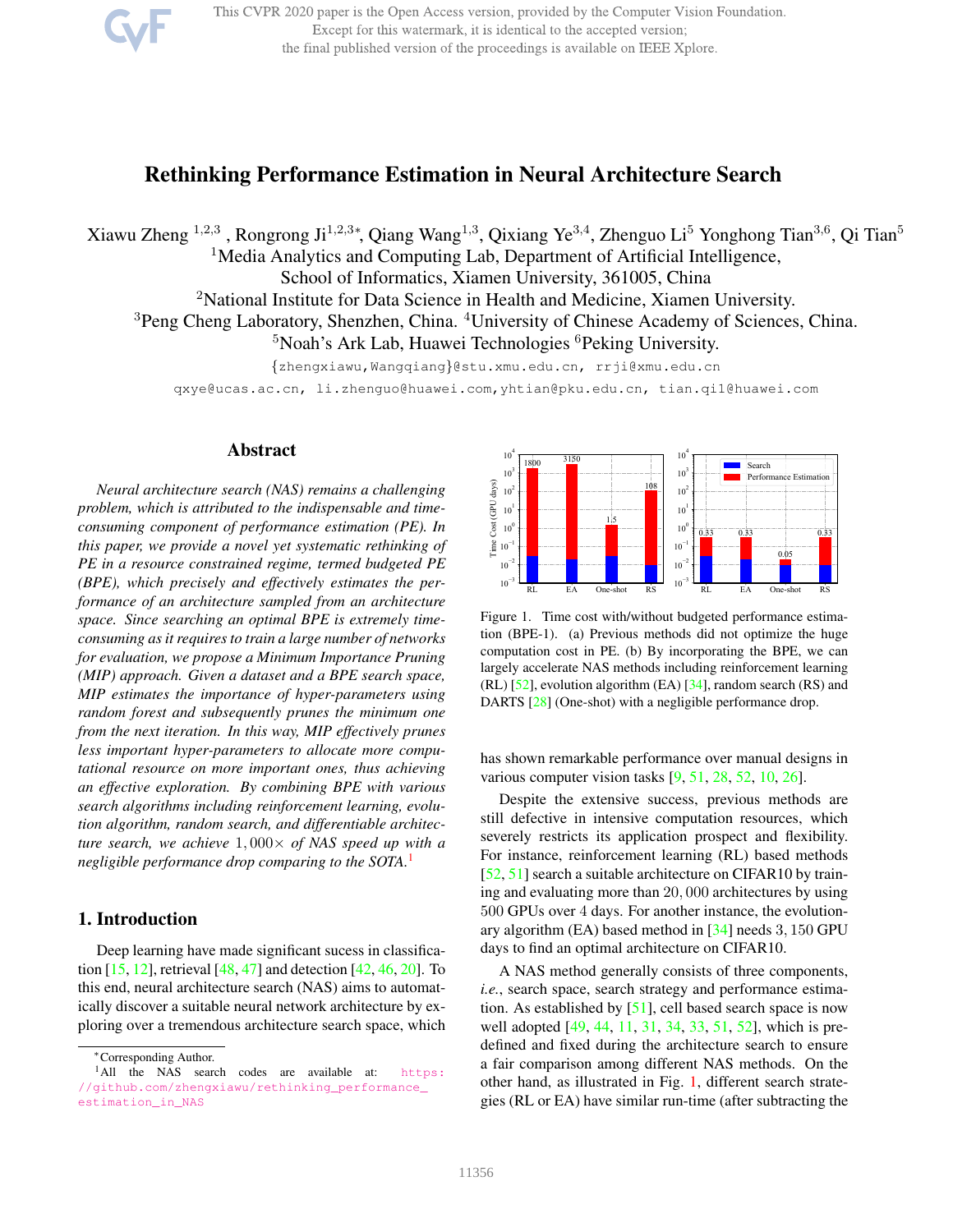

Figure 2. The overall framework of the proposed Minimum Importance Pruning for finding an optimal Budgeted Performance Estimation. The search space of BPE is built from the training hyper-parameters including training epoch, batch size, learning rate, layer number, float point, channels, cutout and image size. We first sample the example with the lowest time cost. Then the sampled example is used to train the random forest, which is used to evaluate the importance of the corresponding hyper-parameters. The hyper-parameter with the lowest importance is pruned by assigning the value with a minimum time cost.

performance estimation cost), which can also be well accelerated with GPU packages. Therefore the major computational consumption of NAS lies in the performance estimation (PE) step, as validated in Fig. 1. However, few works have been devoted to the efficiency issue of PE, which is crucial to cope with the explosive growth of dataset size and model complexity. Moreover, it is highly desirable to conduct fast architecture search under different datasets for deployment in emerging applications like self-driving cars [5].

In this paper, we propose a novel and efficient performance estimation under the resource-constrained regime, termed *budgeted performance estimation* (BPE), which is the first of its kind in the NAS community. The BPE essentially controls the hyper-parameters of training, network designing and dataset processing, such as number of channels, number of layers, learning rate and image size. Rather than pursuing model precision for a specific dataset, BPE aims to learn the most achievable *relative precision order* of different neural architectures in a specific architecture space. In other words, a good network structure still has a relatively high ranking on an accurate BPE. We argue that the missing of accurate and efficient BPE remains as the main barrier for the wide usage of NAS research. However, finding an accurate and effective BPE is extremely challenging compared to other black-box optimization problems. First, BPE needs to carefully deal with the discrete (like layers or channels) and continuous (like learning rate) hyper-parameters. Second, evaluating a specific BPE needs to train a large number of neural networks  $e.g., 2 \times 8^{14}$  networks in the cell-based archietcture search space [28].

As implicitly employed in previous NAS [52, 22, 33, 28,

7, 31] methods, most BPE methods only leverage intuitive tricks including early stopping [52], dataset sampling [22] and lower resolution dataset, or using a proxy search network with fewer filters per layer and fewer cells [52, 28]. While such methods can reduce the computational cost to a certain extent (which is still time consuming  $[52, 34]$ ), noise is also introduced into PE to underestimate its corresponding performance. Little work investigates the relative performance rank between approximated evaluations and full evaluations, which is traditionally considered as a merited trick [28, 52, 34]. However, as subsequently validated in Sec. 5, such a relative rank can change dramatically under a tiny difference in the training condition.

In this paper, we present a unified, fast and effective framework, termed Minimum Importance Pruning (MIP), to find an optimal BPE on a specific architecture search space such as cell-based search space [49, 44, 11, 31, 34, 33, 51, 52], as illustrated in Fig. 2. In particular, for a given large-scale hyper-parameter search space, we first sample examples with the lowest time consumption. The sampled examples are then used to estimate the hyper-parameter importance using random forest  $[6, 16]$ . The hyper-parameter of the lowest importance is set to the value with the minimum time cost. The algorithm stops when every hyperparameter is set. The contributions of this paper include:

- It is the first work to systematically investigate the performance estimation in NAS under the resourceconstrained regime. We seek an optimal budgeted PE (BPE) by designing a spearman correlation loss function on a group of key hyper-parameters.
- A novel hyper-parameter optimization method, termed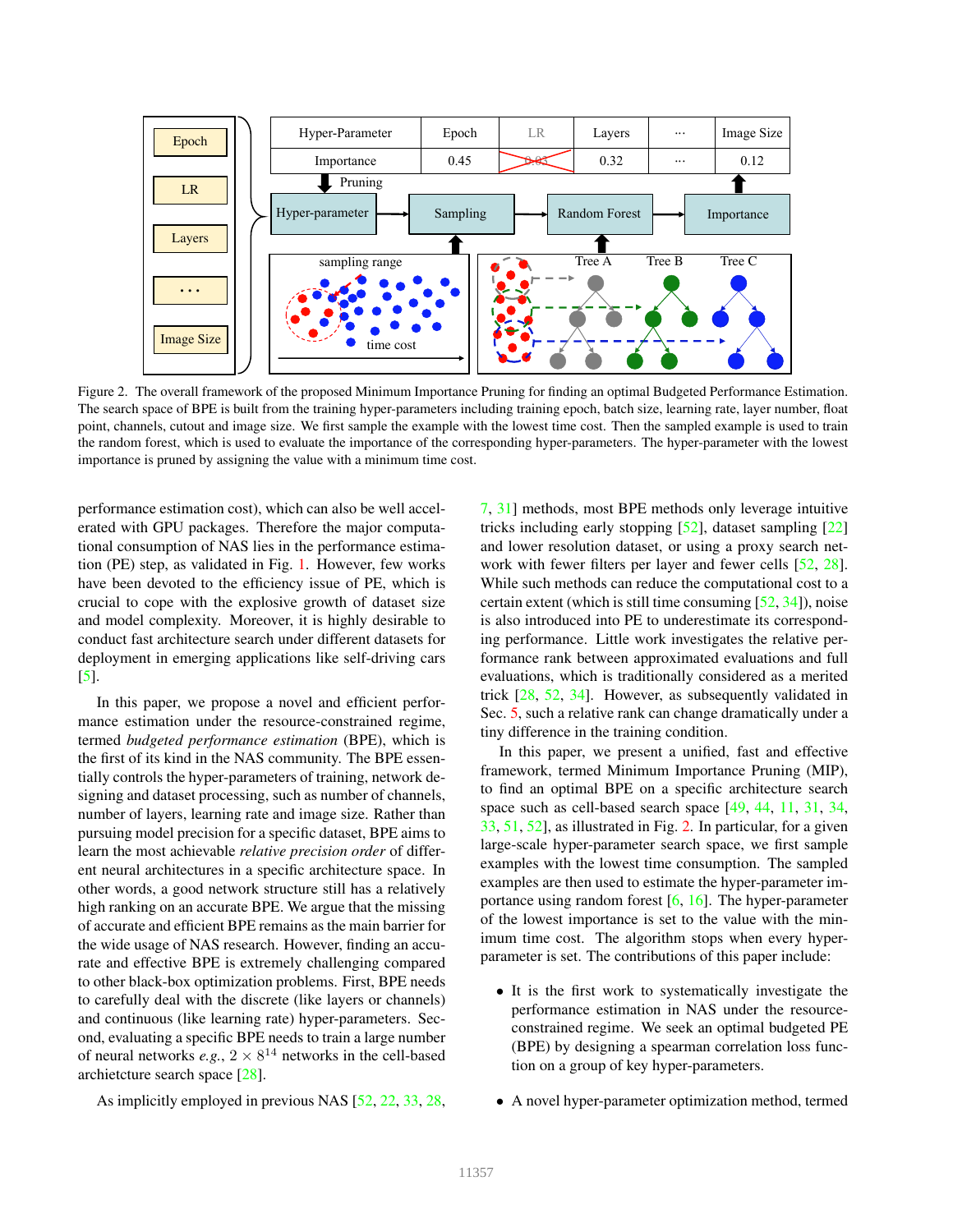Minimum Importance Pruning (MIP), is proposed, which is effective for black-box optimization with extremely time consuming on the evaluation step.

• The proposed MIP-BPE generalizes well to various architecture search methods, including Reinforcement Learning (RL), Evolutionary Algorithms (EA), Random Search (RS) and DARTS. MIP-BPE achieves remarkable performance on both CIFAR-10 and ImageNet, while accelerating the search process by 1, 000×.

# 2. Related Work

## 2.1. Performance Estimation in NAS

Performance estimation refers to estimating the performance of a specific architecture in the architecture search space. A conventional option is to perform a standard training and validation process of this architecture on the dataset, which is computationally expensive and limits the number of architectures that can be explored. To accelerate performance estimation, most NAS methods only provide simple intuitive cues such as early stopping [52], dataset sampling [22] and lower resolution dataset, or using a proxy search network with fewer filters and fewer cells [52, 28].

Another possibility of estimating the architecture performance is one-shot based methods [50, 28, 1], which consider each individual in the search space as a sub-graph sampled from a super-graph. In this way, they accelerate the search process by parameter sharing [31]. Chen *et al.* [11] proposed to progressively grow the depth of searched architectures during the training procedure. Xu *et al.* [44] presented a partially connected method by sampling a small part of the super-net to reduce the redundancy in the network space, which thereby performs a more efficient search without comprising the performance. However, these methods do not deeply investigate the influence of different hyper-parameters, which has introduced large noise as validated in Sec. 5.

#### 2.2. Hyper-parameter Optimization

Hyper-parameter optimization [41] aims to automatically optimize the hyper-parameters during the learning process [4, 19, 39, 45]. To this end, gird search and random search [4] are the two simplest and most straightforward approaches. Note that these methods do not consider to use the experience (sampled examples in the search process). Subsequently, sequential model-based optimization (SMBO) [19] is proposed to learn a proxy function from the experience and estimate the performance for unknown hyper-parameters. As one of the most popular methods, Bayesian optimization [39] learns a Gaussian process with the sampled examples, and then decides the best hyperparameter for the next trial by maximizing the corresponding improvement function.

However, all these methods mostly deal with hyperparameters for particular machine learning models, which cannot handle the optimization of BPE with such an expensive evaluation step. Different from the previous methods, we evaluate and estimate the importance of the hyperparameters by sampling examples with the minimum time consumption, where hyper-parameters of minimum importances are then pruned in the next iteration, which is extremely effective and efficient to find the optimal BPE.

# 3. Preliminaries

#### 3.1. NAS Pipeline

Given a training set, conventional NAS algorithms [52, 49, 25] first sample an architecture in the pre-defined search space by a certain search strategy like Reinforcement Learning (RL) or Evolution Algorithm (EA). Then the sampled neural architecture is passed to the performance estimation (PE), which returns the performance of the architecture to the search algorithm.

In most NAS methods [49, 28, 44], PE is accelerated by using a group of lower-cost hyper-parameters (like smaller image size, less channel and shallower network) in the search space  $\Omega = \Theta_1 \times \Theta_2 \times ... \times \Theta_n$ , termed budgeted PE (BPE), which contains  $n$  sorts of training hyper-parameters including the number of training epochs, batch size, learning rate, the number of layers, float point precision, channels, cutout [13] and image size. For instance, Liu *et al.* [28] proposed to estimate the performance of an architecture on a small network of 8 layers trained for 50 epochs, with batch size 64 and initial number of channels 16. After the search process, the optimal neural architecture is then evaluated by a *fully and time-consuming training hyperparameter* set f. In the existing works [49, 28, 44], f controls the final evaluation hyper-parameters of the optimal architecture, *i.e.,* a large network of 20 layers is trained for 600 epochs with a batch size of 96 and an additional regularization such as cutout [13].

However, in this pipeline, the BPE and the final evaluation phase are decoupled. There is no guarantee that the BPE is correlated to the final evaluation step, *i.e.,* the same architectures may have large ranking distances under different training conditions. Most NAS methods [28, 52] intuitively change BPE with fewer channels or layers. Nevertheless, extensive experiments in Sec. 5 show that the effectiveness of BPE is very sensitive, which means that it needs to carefully select and analyze the corresponding hyper-parameters in NAS. Indeed, we believe, and validated in Sec. 5, that BPE is a crucial component, while unfortunately there are no corresponding works devoted to this area.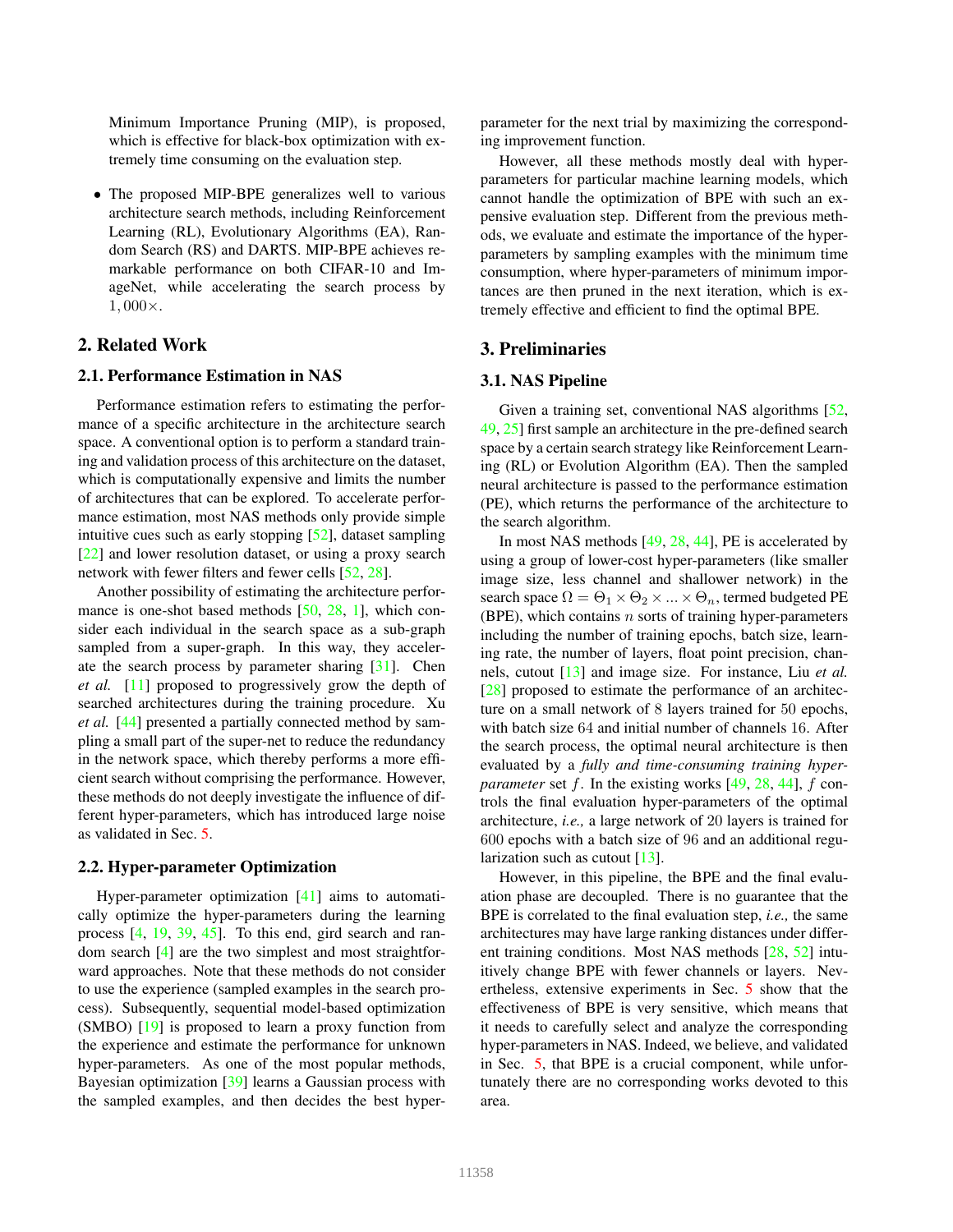## 3.2. Cell based Architecture Search Space

As mentioned in Sec. 1, BPE aims to find optimal training hyper-parameters on a specific architecture search space. In this paper, we follow the widely-used cell-based architecture search space in [49, 44, 11, 31, 34, 33, 51, 52, 50]: A network consists of a pre-defined number of cells [51], which can be either norm cells or reduction cells. Each cell takes the outputs of the two previous cells as input. A cell is a fully-connected directed acyclic graph (DAG) of M nodes, *i.e.*,  $\{B_1, B_2, ..., B_M\}$ . Each node  $B_i$  takes the dependent nodes as input, and generates an output through a sum operation  $B_j = \sum_{i < j} o^{(i,j)}(B_i)$ . Here each node is a specific tensor (*e.g.,* a feature map in convolutional neural networks) and each directed edge  $(i, j)$  between  $B_i$  and  $B_j$  denotes an operation  $o^{(i,j)}(.)$ , which is sampled from the corresponding operation search space  $\mathcal{O}^{(i,j)}$ . Note that the constraint  $i < j$  ensures no cycles in a cell. Each cell takes the outputs of two dependent cells as input, and the two input nodes are set as  $B_{-1}$  and  $B_0$  for simplicity. Following [28], the operation search space  $\mathcal{O}^{(i,j)}$  consists of  $K = 8$  operations:  $3 \times 3$  dilated convolution with rate 2,  $5 \times 5$  dilated convolution with rate 2,  $3 \times 3$  depth-wise separable convolution,  $5 \times 5$  depth-wise separable convolution,  $3 \times 3$  max pooling,  $3 \times 3$  average pooling, no connection (zero), and a skip connection (identity). Therefore, the size of the whole search space  $\mathcal{O}$  is  $2 \times K^{|\mathcal{E}_{\mathcal{M}}|}$ , where  $\mathcal{E}_{\mathcal{M}}$  is the set of possible edges with M intermediate nodes in the fully-connected DAG. In our case with  $M = 4$  the total number of cell structures in the search space is  $2 \times 8^{2+3+4+5} = 2 \times 8^{14}$ , which is an extremely large space to search.

## 4. The Proposed Method

In this section, we first describe the formal setting of BPE in Sec. 4.1. We then present the proposed minimum importance pruning (MIP) to find the optimal BPE.

## 4.1. Budgeted Performance Estimation

The performance estimation is a training algorithm A with *n* hyper-parameters in a domain  $\Omega$ . Given an architecture set  $\mathcal G$  sampled from  $\mathcal O$ , we address the following optimization problem:

$$
\max_{b \in \Omega} r_s(R_f, R_b) + \lambda \overline{T(\mathcal{G}_b)},\tag{1}
$$

where  $0 < \lambda < 1$ ,  $r_s$  calculates the Spearman Rank Correlation between  $R_f$  and  $R_b$ .  $R_f$  and  $R_b$  are the performance on validation set of every architecture in  $G$  with full training hyper-parameter  $f$  and BPE parameter  $b$ , respectively. We aim to find the optimal  $b$  with less average training consumption  $T(\mathcal{G}_b)$  on  $\mathcal{G}$ .

Optimizing Eq. 1 is extremely challenging, as we need to train over  $|\mathcal{G}|$  architectures to validate one example in  $\Omega$ . This large set of models to be trained and evaluated prevent most NAS methods to be widely deployed. Fortunately, Radosavovic *et al.* [32] observed that sampling about 100 models form a given architecture search space is sufficient to perform robust estimation, which is also validated in our work. Specifically, we randomly sample 100 neural architectures in the cell-based search architecture space to construct the architecture set G. Then  $R_f$  and  $R_b$  are obtained by training and validate every architecture in  $G$  with the hyper-parameters  $f$  and  $b$ , respectively.

## 4.2. Minimum Importance Pruning

Although the time consumption of the validation step has been drastically reduced, it is still very difficult to optimize Eq. 1, *i.e.,* in our evaluation, the average training time of an architecture from  $\mathcal G$  for different hyper-parameters is 10 hours on CIFAR10 benchmark. In this case, each example needs to train 100 networks, and the time consumption for one BPE example b is  $\sim 10^3$  hours. Such a time consumption is still difficult for finding an optimal BPE efficiently.

To handle this issue we propose a minimum importance pruning (MIP) as illustrated in Fig. 2. We first sample the hyper-parameter examples around the lowest time cost. Then the sampled examples are trained to estimate the hyper-parameter importance by using random forest [16, 6]. After that, the hyper-parameter with the lowest importance is pruned by setting the value with the minimum time cost. The pruning step is ceased when there is only one hyperparameter in the search space, and the optimal BPE is the example with the maximum  $r_s$ .

Lowest time cost sampling. For each element in  $\Theta_i$ , we introduce a category distribution related to the computational cost:

$$
p(\eta_{i,j}) = \frac{\exp\{-FLOPs(\Theta_{i,j})\}}{\sum_{j} \exp\{-FLOPs(\Theta_{i,j})\}},
$$
 (2)

where  $\Theta_{i,j}$  denotes the *j*th element of the *i*th hyperparameter  $\Theta_i$ . The function  $FLOPs(\Theta_{i,j})$  is the number of floating point operations. We set  $\Theta_i$  with the *j*th element and fix other hyper-parameters in  $\Omega$  by the value with the minimum time cost. An example  $b$  is generated by sampling the joint probability in Eq. 2, *e.g.*,  $p(\eta) = \prod_{i=1}^{n} p(\eta_i)$ . Then, we obtain  $R_b$  by training every architecture in  $\mathcal G$  using the sampled b, and the objective  $r<sub>s</sub>$  is calculated with  $R_f$  by using Eq. 1.

Random forest training. After repeating previous steps over  $K = 10$  times, we get a set  $\mathcal{D} =$  $\{(b_1, r_{s,1}), (b_2, r_{s,2}), ..., (b_K, r_{s,K})\}$  with different BPEs and corresponding objective values, which is used as a training set for the random forest. In random forest, each tree is built from a set  $\mathcal{D}_s$  drawn with a replacement sampling from  $D$ . Training random forest is to train multiple regression trees. Given a training set  $\mathcal{D}_s$  with  $b_i \in \mathbb{R}^n, i =$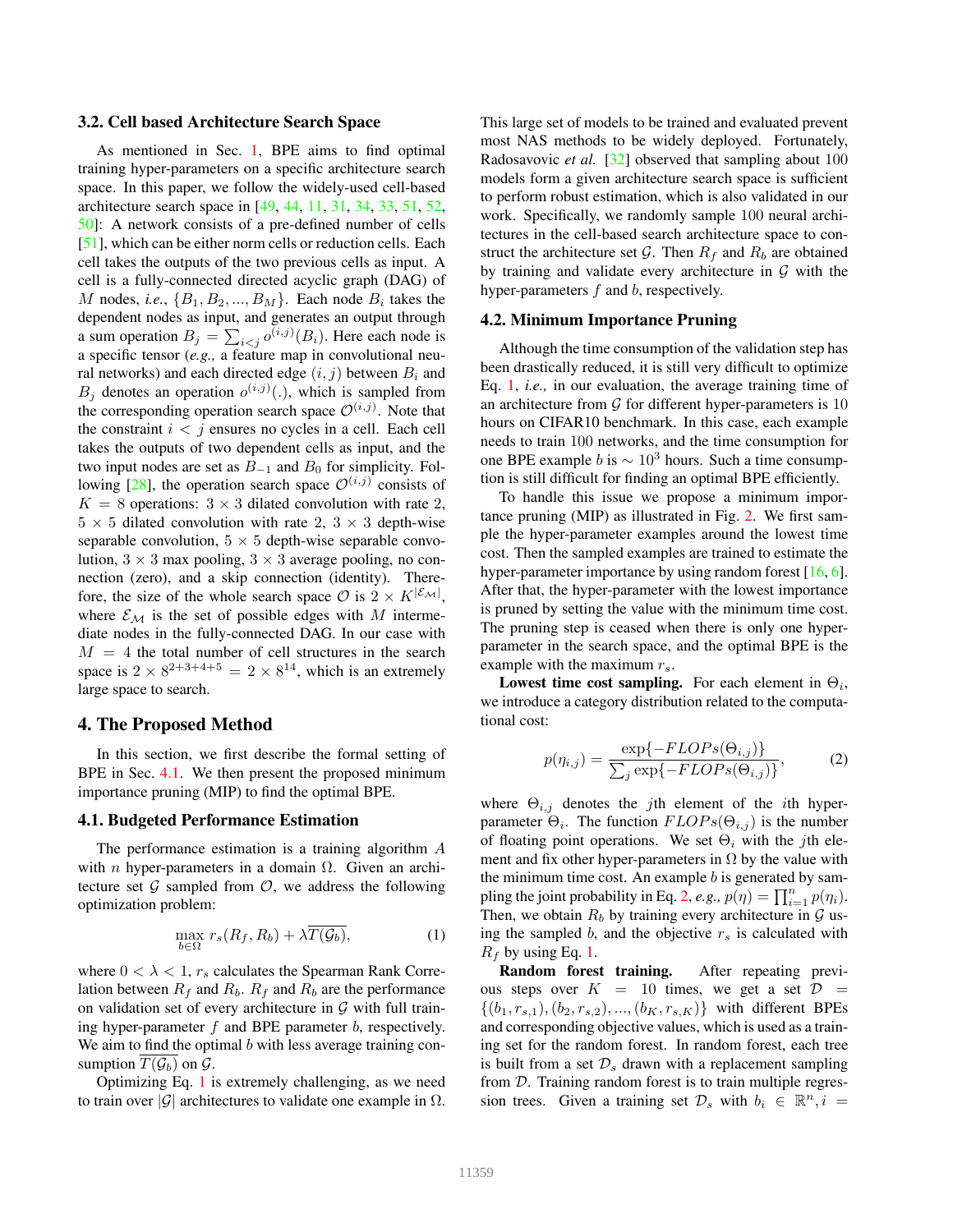Algorithm 1: Minimum Importance Pruning

|                | <b>Input:</b> Architecture search space $O$ ; hyper-parameter          |  |  |  |  |
|----------------|------------------------------------------------------------------------|--|--|--|--|
|                | space $\Omega$ ; sampling time $K = 10$                                |  |  |  |  |
|                | <b>Output:</b> Optimal BPE hyper-parameter <i>b</i> .                  |  |  |  |  |
|                | $n \leftarrow$ The number of parameter in $\Omega$ ;                   |  |  |  |  |
|                | 2 R $\leftarrow$ {Sample 100 network architectures in $\mathcal{O}$ }; |  |  |  |  |
|                | 3 Train $R$ with fully training condition $f$ ;                        |  |  |  |  |
|                | 4 $R_f \leftarrow \{R\$ 's performance on validation set};             |  |  |  |  |
|                | $\mathfrak{s} \mathcal{D} \leftarrow \emptyset$ ;                      |  |  |  |  |
|                | 6 while $(n > 0)$ do                                                   |  |  |  |  |
| $\overline{7}$ | $B = \{$ Randomly sample T examples in $\Omega$ by                     |  |  |  |  |
|                | distribution in Eq. 2 $\}$ ;                                           |  |  |  |  |
| 8              | for $b$ in $B$ do                                                      |  |  |  |  |
| 9              | Train $R$ with BPE $b$ :                                               |  |  |  |  |
| 10             | $R_b \leftarrow \{R\$ s performance on validation set $\};$            |  |  |  |  |
| 11             | $r_s \leftarrow$ Spearman Rank Correlation between $R_b$               |  |  |  |  |
|                | and $R_f$ ;                                                            |  |  |  |  |
| 12             | $\mathcal{D} \leftarrow \mathcal{D} \cup \{b, r_s\}$                   |  |  |  |  |
| 13             | end                                                                    |  |  |  |  |
| 14             | Train random forest $T$ by using Eq. 5 and Eq. 6 on $\mathcal{D}$ ;    |  |  |  |  |
| 15             | Calculate the importance by Eq. $8$ ;                                  |  |  |  |  |
| 16             | Pruning space $\Omega$ by Eq. 9;                                       |  |  |  |  |
| 17             | $n = n - 1$ ;                                                          |  |  |  |  |
|                | 18 end                                                                 |  |  |  |  |

1, ..., l and the corresponding spearman rank correlation vector  $[r_{s,1}, r_{s,2}, ..., r_{s,l}]$  sampled from  $D$ , a regression tree in the random forest recursively partitions the space such that the examples in  $\mathcal{D}_s$  with similar values are grouped together. When training the regression tree, we need to consider how to measure and choose the partition feature (hyper-parameter in our case). Specifically, let the data at node  $m$  be represented by  $Q$ . For each candidate partition  $\xi = (i, t_m)$  consisting of hyper-parameter i and threshold  $t_m$ , we partition the data into  $Q_{left}(\xi)$  and  $Q_{right}(\xi)$  subsets as follows:

$$
Q_{left}(\xi) = (x, r_s) | x_i \le t_m
$$
  
\n
$$
Q_{right}(\xi) = (x, r_s) | x_i > t_m.
$$
\n(3)

We further define the impurity function  $H(\cdot)$  for a given split set  $Q$  as

$$
H(Q) = \frac{1}{|Q|} \sum_{r_{s,i} \in Q} (r_{s,i} - \overline{r_{s,Q}})^2, \tag{4}
$$

where  $\overline{r_{s,Q}} = \frac{1}{|Q|} \sum_{r_{s,i} \in Q} r_{s,i}$ ,  $|Q|$  denotes the number of examples in set  $Q$ . And the impurity for a specific partition is the weighted sum of the impurity function:

$$
G(Q,\xi) = \frac{|Q_{left}|H(Q_{left}) + |Q_{right}|H(Q_{right})}{|Q_{left}| + |Q_{right}|}.
$$
 (5)

We adopt the exhaustion method to find the optimal partition, that is, iterate through all possible partitions and select

| Hyper-parameter      | <b>BPE-1</b> | $BPE-2$ | <b>DARTS[28]</b> |
|----------------------|--------------|---------|------------------|
| Epoch                | 10           | 30      | 50               |
| Batch size           | 128          | 128     | 64               |
| Learning rate        | 0.03         | 0.03    | 0.025            |
| <b>N</b> Layers      | 6            | 16      | 8                |
| Channels             | 8            | 16      | 16               |
| <b>Image Size</b>    | 16           | 16      | 32               |
| Correlation $r_s$    | 0.50         | 0.63    | 0.57             |
| <b>Training Time</b> | 0.08         | 0.55    | 1.38             |

Table 1. Detailed hyper-parameters of the best settings discovered On CIFAR10 by using MIP. The found BPE-1 and BPE-2 show a better correlation  $r_s$  with less average training time (GPU Hours).

the partition with the minimum impurity:

$$
\xi^* = \underset{\xi}{\text{arg min}} \, G(Q, \xi). \tag{6}
$$

**Hyper-parameter importance.** For every node  $m$  in the regression tree, we calculate the parameter importance as the decrease in node impurity, which is weighted by the number of samples that reach the node. The parameter importance for node m is defined as:

$$
I_m = |Q_m|H(Q_m) - |Q_{\{left,m\}\}|H\left(Q_{\{left,m\}\right)}\right) - |Q_{\{right,m\}\}|H\left(Q_{\{right,m\}\right). \tag{7}
$$

The importance for each  $\Theta_i$  is the summation of the importance through the node in the random forest, which uses  $\Theta_i$ as the partition parameter:

$$
I_{\Theta_i} = \frac{\sum_{\xi_m(0) = \Theta_i} I_m}{\sum I_m}.
$$
 (8)

Parameter pruning. After the importance estimation process in Eq. 8, the hyper-parameter with the lowest probability is pruned by setting

$$
\Theta_i = \beta_i, \, \Theta_i = \arg\min I_{\Theta}.\tag{9}
$$

 $\beta_i$  is the value of the lowest FLOPs in hyper-parameter  $\Theta_i$ when  $I_{\Theta_i} < 0.1$ . Otherwise,  $\beta_i$  is the corresponding parameter value with the maximum  $r_s$  in  $\mathcal{D}$ . The pruning step significantly improves the search efficiency. By setting the less important hyper-parameter to a value with less resource consumption, we can allocate more computational resource on important parameters. Our minimum importance pruning algorithm is presented in Alg. 1.

## 5. Experiment

As we mentioned before, the average time consumption for evaluating BPE examples is  $\sim 10^3$  GPU hours, which means that with similar sample magnitude ( $\sim$  70), methods such as bayesian optimization or random search need about  $7 \times 10^4$  GPU hours (almost infeasible). In contrast, our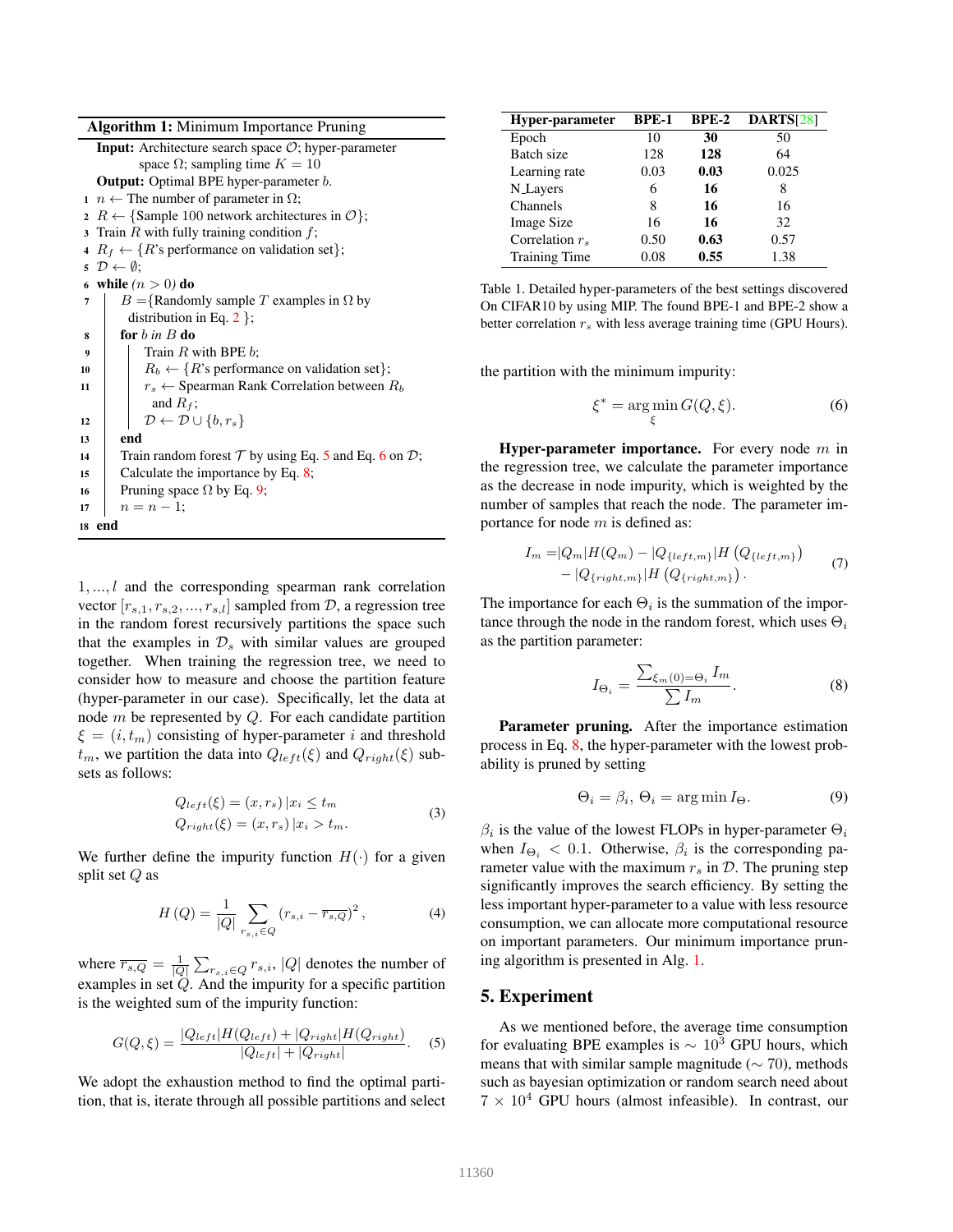| Architecture                     | <b>Test Error</b><br>$(\%)$ | <b>Params</b><br>(M) | <b>Search Cost</b><br>(GPU days) | <b>Search</b><br><b>Method</b> |
|----------------------------------|-----------------------------|----------------------|----------------------------------|--------------------------------|
| ResNet-18 $[15]$                 | 3.53                        | 11.1                 |                                  | Manual                         |
| DenseNet $[18]$                  | 4.77                        | 1.0                  |                                  | Manual                         |
| SENet $[17]$                     | 4.05                        | 11.2                 |                                  | Manual                         |
| $NASNet-A [52]$                  | 2.65                        | 3.3                  | 1800                             | RL                             |
| ENAS [31]                        | 2.89                        | 4.6                  | 0.5                              | RL                             |
| Path-level NAS [8]               | 3.64                        | 3.2                  | 8.3                              | RL                             |
| $RL+BPE-1$ (Ours)                | $2.66 \pm 0.05$             | 2.7                  | 0.33                             | RL                             |
| $RL+BPE-2$ (Ours)                | $2.65 \pm 0.12$             | 2.9                  | $\overline{2}$                   | RL                             |
| AmoebaNet-B [34]                 | 2.55                        | 2.8                  | 3150                             | Evolution                      |
| EA+BPE-1 (Ours)                  | $2.68 \pm 0.09$             | 2.46                 | 0.33                             | <b>Evolution</b>               |
| $EA+BPE-2 (Ours)$                | $2.66 \pm 0.07$             | 2.87                 | $\overline{2}$                   | <b>Evolution</b>               |
| <b>DARTS</b> [28]                | $2.7 \pm 0.01$              | 3.1                  | 1.5                              | Gradient-based                 |
| GDAS $[14]$                      | $2.93 \pm 0.07$             | 3.4                  | 0.8                              | Gradient-based                 |
| P-DARTS $[11]$                   | $2.75 \pm 0.06$             | 3.4                  | 0.3                              | Gradient-based                 |
| <b>SNAS</b> [43]                 | $2.85 \pm 0.02$             | 2.8                  | 1.5                              | Gradient-based                 |
| $DARTS + BPE-1 (Ours)$           | $2.89 \pm 0.0$              | 3.9                  | 0.05                             | <b>Gradient-based</b>          |
| $DARTS + BPE-2 (Ours)$           | $2.72 \pm 0.0$              | 4.04                 | 0.33                             | <b>Gradient-based</b>          |
| Random Sample 100                | 2.55                        | 2.9                  | 108                              | Random Search                  |
| Random Sample 100 + BPE-1 (Ours) | $2.68 \pm 0.09$             | 2.7                  | $0.33(337\times)$                | <b>Random Search</b>           |
| Random Sample 100 + BPE-2 (Ours) | $2.68 \pm 0.05$             | 1.9                  | $2(54\times)$                    | <b>Random Search</b>           |

Table 2. Comparing of test error rates for our discovered architecture, human-designed networks and other NAS architectures on CIFAR-10. For a fair comparison, we select the architectures and results with similar parameters (< 5M) and the same training condition (all the networks are trained with Cutout [13] ). Values are  $\mu \pm \sigma$  across 4 runs.

method needs only  $5.2 \times 10^3$  GPU hours. Therefore, we do not compare these methods in our paper.

slight variance in performance.

We first combine BPE with different search strategies including Reinforcement Learning (RL) [21], Evolutionary Algorithm (EA) [2], Random Search (RS) [4] and Different Architecture Search (DARTS) [28]. As shown in Sec. 5.1, we compare with state-of-the-art methods in terms of both effectiveness and efficiency using CIFAR10 [24] and ImageNet  $[35]$ . In Sec. 5.2, we investigate the effect of each hyper-parameter in BPE, as well as the efficiency of using Spearman Rank Correlation as the objective function. Although many works  $[38, 25]$  pointed out that the one-shot based method [37, 31, 28, 3, 50] could not effectively estimate the performance throughout the entire search space, in Sec. 5.3 we have found that these methods are indeed effective in the *local search space*, which reasonably explains the reproducibility and effectiveness, *i.e.,* the corresponding algorithms are actually able to find good architectures, and the optimal architectures are quite different in different runs due to the local information.

## 5.1. Comparing with State-of-the-arts

We first search neural architectures by using the found BPE-1 and BPE-2 in Tab. 1, and then evaluate the best architecture with a stacked deeper network. To ensure the stability of the proposed method, we run each experiment 4 times and find that the resulting architectures only show a

## 5.1.1 Experimental Settings

We use the same datasets and evaluation metrics for existing NAS methods [28, 8, 52, 27]. First, most experiments are conducted on CIFAR-10 [23], which has 50K training images and 10K testing images from 10 classes with a resolution  $32 \times 32$ . During the architecture search, we randomly select 5K images from the training set as a validation set. To further evaluate the generalization capability, we stack the optimal cell discovered on CIFAR-10 into a deeper network, and then evaluate the classification accuracy on ILSVRC 2012 [35], which consists of 1, 000 classes with 1.28M training images and 50K validation images. Here, we consider the *mobile* setting, where the input image size is  $224 \times 224$  and the FLOPs is less than 600M.

In the search process, we directly use the found BPE-1 and BPE-2 in Tab. 1 as the performance estimation with other search algorithms. After finding the optimal architecture in the search space, we validate the final accuracy on a large network of 20 cells is trained for 600 epochs with a batch size of 96 and additional regularization such as cutout  $[13]$ , which are similar to  $[28, 52, 31]$ . When stacking cells to evaluate on ImageNet, we use two initial convolutional layers of stride 2 before stacking 14 cells with the scale reduction at the 1st, 2nd, 6th and 10th cells. The total number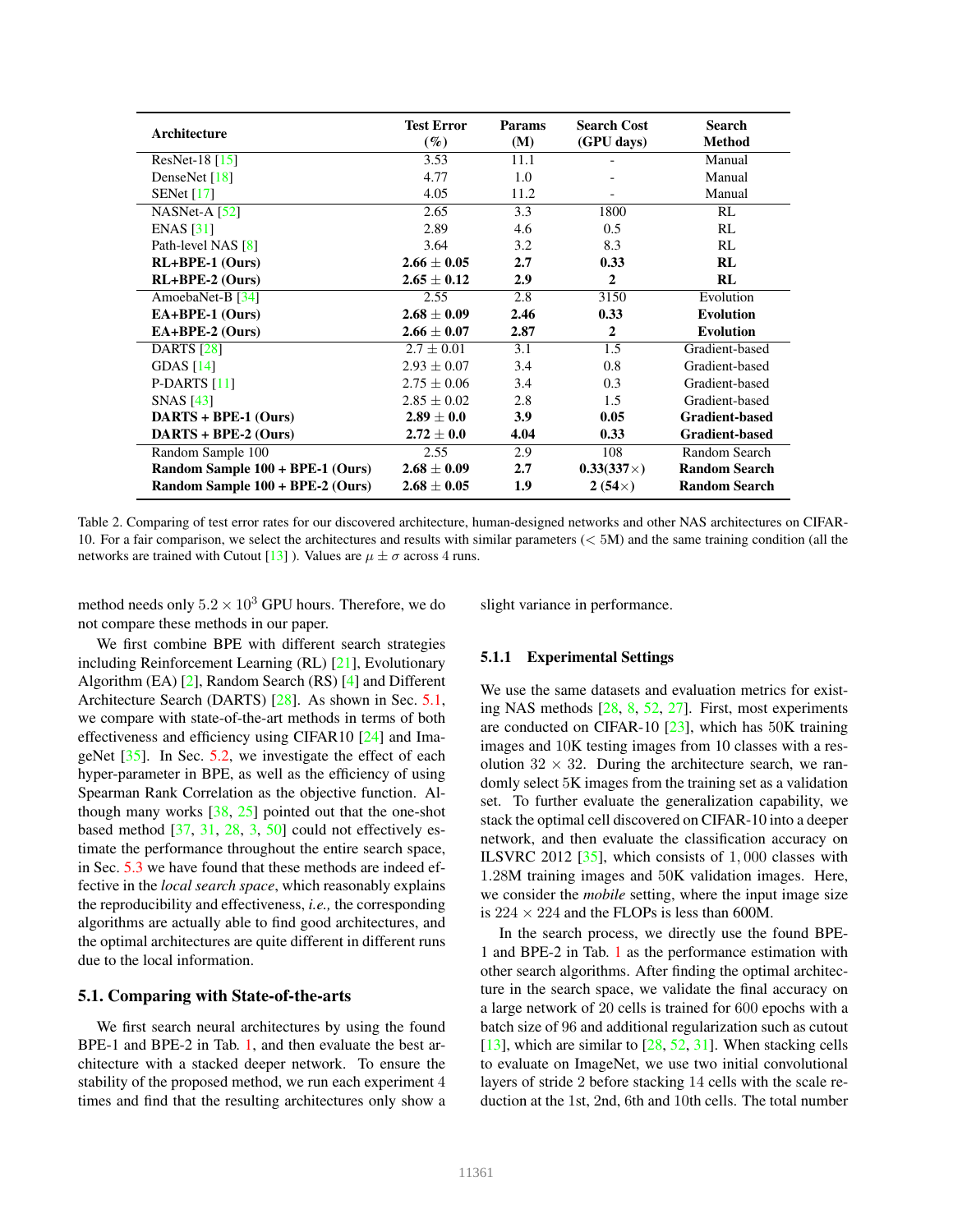|                             |       | <b>Params Search time</b> |            |  |
|-----------------------------|-------|---------------------------|------------|--|
| Model                       | Top-1 | (M)                       | (GPU days) |  |
| MobileNetV2 $[36]$          | 72.0  | 3.4                       |            |  |
| ShuffleNetV2 $2x (V2)$ [29] | 73.7  | $\sim$ 5                  |            |  |
| $NASNet-A$ [52]             | 74.0  | 5.3                       | 1800       |  |
| AmoebaNet-A [34]            | 74.5  | 5.1                       | 3150       |  |
| MnasNet-92 $[40]$           | 74.8  | 4.4                       |            |  |
| <b>SNAS</b> [43]            | 72.7  | 4.3                       | 522        |  |
| <b>DARTS</b> [28]           | 73.1  | 4.9                       | 4          |  |
| $RL + BPE-1$ (Ours)         | 74.18 | 5.5                       | 0.33       |  |
| $EA + BPE-1$ (Ours)         | 74.56 | 5.0                       | 0.33       |  |
| $RS + BPE-1$ (Ours)         | 74.2  | 5.5                       | 0.33       |  |
| DARTS $[28]$ + BPE-1 (Ours) | 74.0  | 5.9                       | 0.05       |  |

Table 3. Comparison with the state-of-the-art image classification methods on ImageNet. All the NAS networks in this table are searched on CIFAR10, and are then directly transferred to ImageNet.

of FLOPs is determined by the initial number of channels. The network is trained for 250 epochs with a batch size of 512, a weight decay of  $3 \times 10^{-5}$ , and an initial SGD learning rate of 0.1. All the experiments and models are implemented in PyTorch [30].

#### 5.1.2 Result on CIFAR10

We compare our method with both manually designed networks and NAS networks. The manually designed networks include ResNet [15], DenseNet [18] and SENet [17]. We evaluate on four categories of NAS methods, *i.e.*, RL methods (NASNet [52], ENAS [31] and Path-level NAS [8]), evolutional algorithms (AmoebaNet [34]), gradient-based methods (DARTS [28]) and Random Search.

The results for convolutional architectures on CIFAR-10 are presented in Tab. 2. It is worth noting that the found BPE combining with various search algorithms outperform various state-of-the-art search algorithms [52, 28, 33] in accuracy, with much lower computational consumption (only 0.05 GPU days  $\ll$  3150 in [34]). We attribute our superior results to the found BPE. Another notable observation from Tab. 2 is that, even with random search in the search space, the test error rate is only 2.44%, which outperforms previous methods in the same search space. Conclusively, with the found BPE, search algorithms can quickly explore the architecture search space and generates a better architecture. We also report the results of hand-crafted networks in Tab. 2. Clearly, our method shows a notable enhancement.

#### 5.1.3 Results on ImageNet

We further compare our method under the mobile settings on ImageNet to demonstrate the generalizability. The best architecture on CIFAR-10 is transferred to ImageNet, which



Figure 3. The relationship between  $r_s$  and performance with random sampled BPEs in  $D$ . The x-axis measures the Spearman Rank Correlation  $r<sub>s</sub>$  by Eq. 1, and the y-axis measures the real architecture performance found by DARTS+BPE on CIFAR10. The correlation between  $r_s$  and performance is 0.65.

follows the same experimental settings in [52, 31, 8]. Results in Tab. 3 show that the best cell architecture on CI-FAR10 is transferable to ImageNet. The proposed method achieves comparable accuracy to the state-of-the-art methods [52, 34, 27, 34, 27, 31, 28, 8] while using far less computational resources, *e.g.*, 9, 545 times faster comparing to EA, and 5, 400 times faster comparing to RL.

#### 5.2. Deep Analysis in Performance Estimation

We further study the efficiency of using Spearman Rank Correlation  $r<sub>s</sub>$  as the objective function in Fig. 3. In Fig. 4, we also provide a deep analysis about the importance of every hyper-parameter. One can make full use of this analysis to transfer the found BPEs to other datasets and tasks.

We randomly select 15 hyper-parameter settings in  $\Omega$ and apply them on the DARTS [28] search algorithm to find optimal architectures. Fig. 3 illustrates the relationship between  $r_s$  and the accuracy of the optimal architecture found by the corresponding setting. The performance is highly correlated to  $r<sub>s</sub>$  (with a 0.65 correlation), which denotes the efficiency of the proposed objective function in Eq. 1.

After exploring the BPE space by the proposed method, we get a dataset  $\mathcal D$  *w.r.t.* each  $\Theta_i$  and  $r_s$ , which is used as the training set to train a random forest regression predictor [16] for each  $\Theta_i$ . We then report the  $r_s$  estimated by the predictor and importance for each hyper-parameter in Fig. 4. As illustrated in Fig. 4, the steepness and importance are highly correlated, *i.e.,* the more important the parameter is, the steeper of the corresponding curve is, vice versa. At the same time, for the two most important parameters (epoch and layer), we get a high  $r<sub>s</sub>$  with a small range. This means that we only need to carefully finetune these two parameters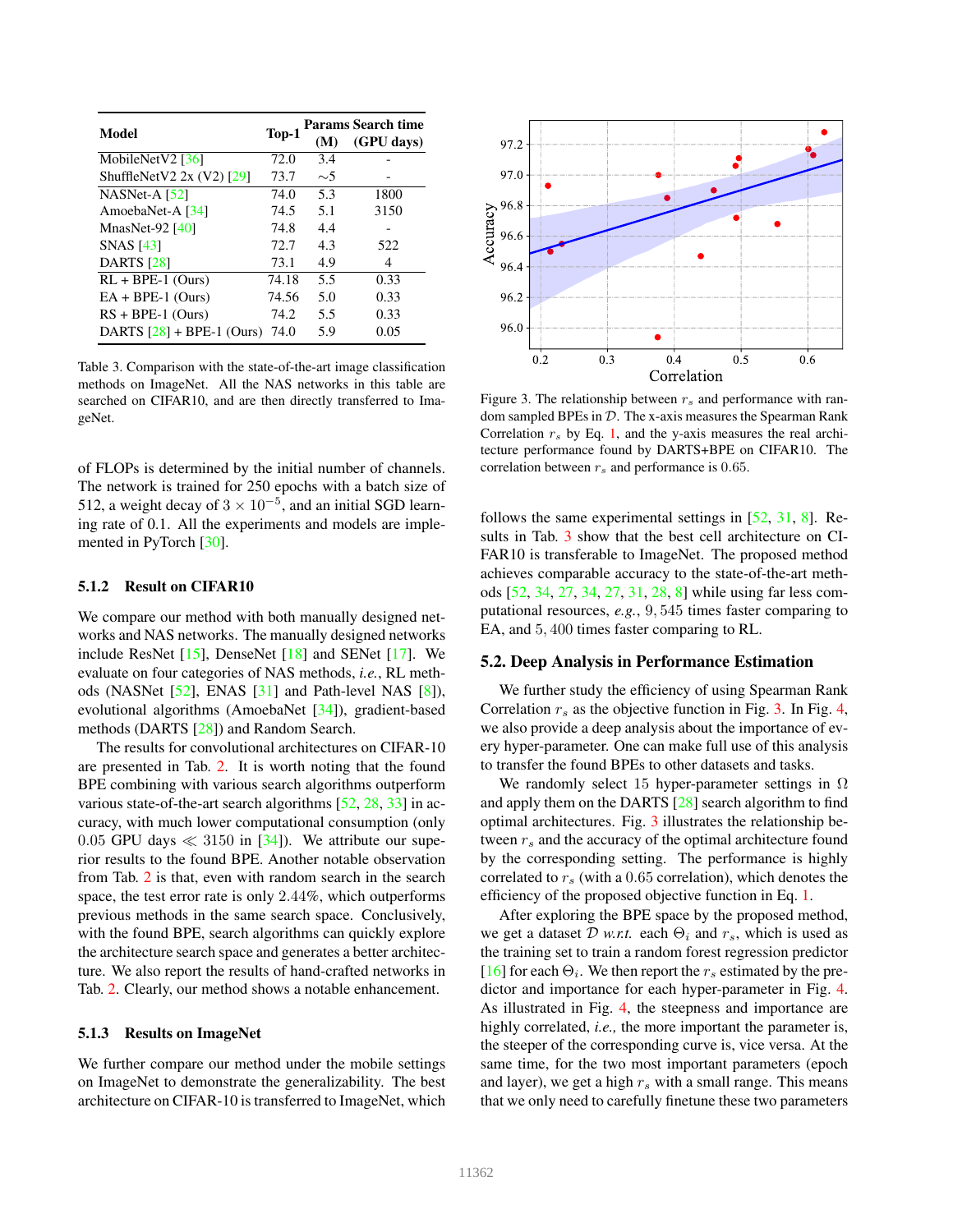

Figure 4. The importance (within brackets) and regression predict curves with mean and variance learned by the random forest for each hyper-parameter. Importance is highly correlated to the curve steepnes. For the two most important parameters (epoch and layer), we can get a high  $r_s$  within a small range.

|                       |                   | Epoch   |         |         |         |
|-----------------------|-------------------|---------|---------|---------|---------|
|                       |                   | 50      | 200     | 400     | 600     |
| Fair                  | Global $r_s$      | 0.10    | $-0.06$ | 0.13    | $-0.03$ |
|                       | Local $r_s$       | 0.13    | 0.50    | 0.31    | 0.31    |
| Random                | Global $r_s$      | 0.10    | $-0.05$ | $-0.30$ | $-0.19$ |
|                       | Local $r_s$       | $-0.14$ | $-0.52$ | 0.61    | $-0.01$ |
| Random <sub>-10</sub> | Global $r_s$      | 0.0     | 0.0     | 0.02    | $-0.08$ |
|                       | Local $r_{\rm s}$ | 0.26    | 0.11    | 0.57    | 0.58    |

Table 4. Comparison of the Global  $r_s$  and Local  $r_s$  under different training conditions. "Fair" denotes each operation in an edge is trained with exactly the same epoch. "Random" denotes each operation in an edge is trained randomly with different random level. Global  $r_s$  and local  $r_s$  denote we use the trained model to evaluate the performance estimation globally and locally, respectively.

in a small range when transferring to other datasets.

# 5.3. Understanding One-shot based Methods

Previous works [25, 38] have reported that one-shot based methods such as DARTS do not work well (in some cases even no better than random search). There are two main questions which are not been explained yet: (1) Oneshot based methods can not make a good estimate of performance, but they can search for good neural architectures. (2) The instability of one-shot based methods, that is, the found networks are different with different random seeds. With the found BPE, we can effectively investigate every search phase in these methods.

To understand and explain such questions, we first train the same hypergraph with different settings: (1) Fair training, each operation in an edge is trained with exactly the same epoch; (2) Random training, each operation in an edge is trained randomly at different random levels. In Tab. 4, we report the global and local  $r<sub>s</sub>$  in the case of fair training and random training. The global  $r<sub>s</sub>$  denotes that we use our trained hypergraph to get the validation performance for the networks in  $\mathcal{G}$ , and then calculate the  $r_s$  with  $X_f$ . The local  $r<sub>s</sub>$  is obtained by the following steps: When training the hypergraph, we save the sampled network architectures  $\mathcal{G}_t$  and the corresponding validation performance  $X_{\mathcal{G}_t}$  at epoch t. The local  $r<sub>s</sub>$  is then obtained by using the found BPE-2 and Eq. 1 *i.e.,*  $r_s(X_{\mathcal{G}_t},\mathsf{BPE-2}(\mathcal{G}_t))$ . As illustrated in Tab. 4, oneshot based methods have a poor performance estimation in global  $r_s$ , which is consistent with previous works [25, 38]. However, these methods have a high local  $r<sub>s</sub>$ , which means that these methods are essentially using the local information. That is to say, each epoch in the search phase can only perceive and optimize by using local information, which reasonably explains the instability of DARTS.

# 6. Conlusion

In this paper, we present the first systematic analysis of the budgeted performance estimation (BPE) in NAS, and propose a minimum importance pruning (MIP) towards optimal PE. The proposed MIP gradually reduces the number of BPE hyper-parameters, which allocates more computation resources on more important hyper-parameters. The found MIP-BPE is generalized to various search algorithms, including reinforcement learning, random search, evolution algorithm and gradient-based methods. Combining the found BPE with various NAS algorithms, we have reached the state-of-the-art test error 2.66% on CIFAR10 with much fewer search time, which also helps us to better understand the widely-used one-shot based methods.

Acknowledgements. This work is supported by the Nature Science Foundation of China (No.U1705262, No.61772443, No.61572410, No.61802324 and No.61702136), National Key R&D Program (No.2017YFC0113000, and No.2016YFB1001503), and Nature Science Foundation of Fujian Province, China (No. 2017J01125 and No. 2018J01106).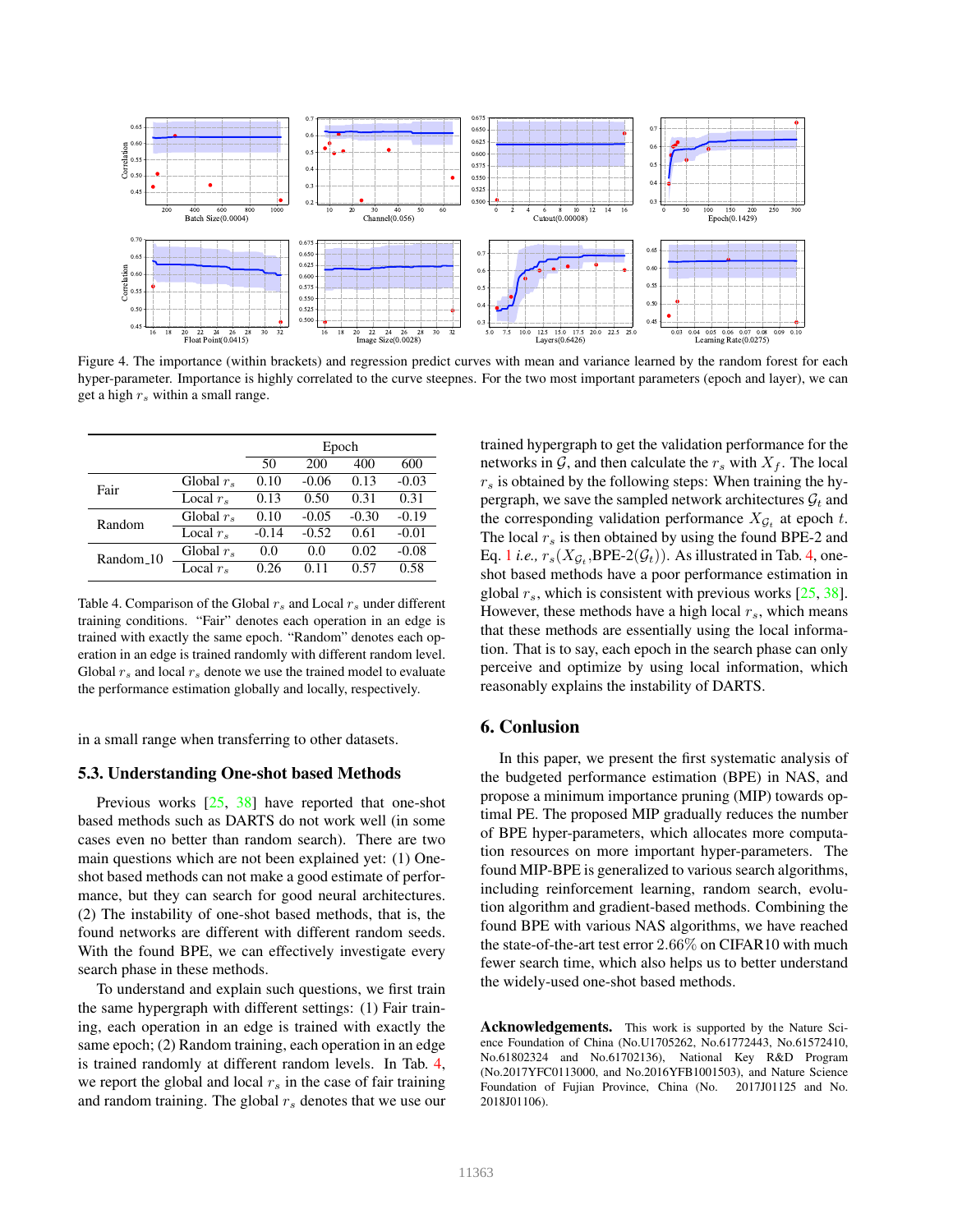# References

- [1] Youhei Akimoto, Shinichi Shirakawa, Nozomu Yoshinari, Kento Uchida, Shota Saito, and Kouhei Nishida. Adaptive stochastic natural gradient method for one-shot neural architecture search. In *ICML*, 2019. 3
- [2] Thomas Back. *Evolutionary algorithms in theory and practice: evolution strategies, evolutionary programming, genetic algorithms*. Oxford university press, 1996. 6
- [3] Gabriel Bender, Pieter-Jan Kindermans, Barret Zoph, Vijay Vasudevan, and Quoc Le. Understanding and simplifying one-shot architecture search. In *ICML*, 2018. 6
- [4] James Bergstra and Yoshua Bengio. Random search for hyper-parameter optimization. *JMLR*, 2012. 3, 6
- [5] Mariusz Bojarski, Davide Del Testa, Daniel Dworakowski, Bernhard Firner, Beat Flepp, Prasoon Goyal, Lawrence D Jackel, Mathew Monfort, Urs Muller, Jiakai Zhang, et al. End to end learning for self-driving cars. *arXiv*, 2016. 2
- [6] Leo Breiman. Random forests. *Machine learning*, 2001. 2, 4
- [7] Han Cai, Tianyao Chen, Weinan Zhang, Yong Yu, and Jun Wang. Efficient architecture search by network transformation. In *AAAI*, 2018. 2
- [8] Han Cai, Jiacheng Yang, Weinan Zhang, Song Han, and Yong Yu. Path-level network transformation for efficient architecture search. *arXiv*, 2018. 6, 7
- [9] Hanlin Chen, Li'an Zhuo, Baochang Zhang, Xiawu Zheng, Jianzhuang Liu, David Doermann, and Rongrong Ji. Binarized neural architecture search. *arXiv preprint arXiv:1911.10862*, 2019. 1
- [10] Liang-Chieh Chen, Maxwell Collins, Yukun Zhu, George Papandreou, Barret Zoph, Florian Schroff, Hartwig Adam, and Jon Shlens. Searching for efficient multi-scale architectures for dense image prediction. In *NeurIPS*, 2018. 1
- [11] Xin Chen, Lingxi Xie, Jun Wu, and Qi Tian. Progressive differentiable architecture search: Bridging the depth gap between search and evaluation. *ICCV*, 2019. 1, 2, 3, 4, 6
- [12] Hao Cheng, Dongze Lian, Bowen Deng, Shenghua Gao, Tao Tan, and Yanlin Geng. Local to global learning: Gradually adding classes for training deep neural networks. In *The IEEE Conference on Computer Vision and Pattern Recognition (CVPR)*, June 2019. 1
- [13] Terrance DeVries and Graham W Taylor. Improved regularization of convolutional neural networks with cutout. *arXiv*, 2017. 3, 6
- [14] Xuanyi Dong and Yi Yang. Searching for a robust neural architecture in four gpu hours. In *CVPR*, 2019. 6
- [15] Kaiming He, Xiangyu Zhang, Shaoqing Ren, and Jian Sun. Deep residual learning for image recognition. In *CVPR*, 2016. 1, 6, 7
- [16] Holger Hoos and Kevin Leyton-Brown. An efficient approach for assessing hyperparameter importance. In *ICML*, pages 754–762, 2014. 2, 4, 7
- [17] Jie Hu, Li Shen, and Gang Sun. Squeeze-and-excitation networks. In *CVPR*, 2018. 6, 7
- [18] Gao Huang, Zhuang Liu, Laurens Van Der Maaten, and Kilian Q Weinberger. Densely connected convolutional networks. In *CVPR*, 2017. 6, 7
- [19] Frank Hutter, Holger H Hoos, and Kevin Leyton-Brown. Sequential model-based optimization for general algorithm configuration. In *LION*, 2011. 3
- [20] Rongrong Ji, Ke Li, Yan Wang, Xiaoshuai Sun, Feng Guo, Xiaowei Guo, Yongjian Wu, Feiyue Huang, and Jiebo Luo. Semi-supervised adversarial monocular depth estimation. *IEEE transactions on pattern analysis and machine intelligence*, 2019. 1
- [21] Leslie Pack Kaelbling, Michael L Littman, and Andrew W Moore. Reinforcement learning: A survey. *JAIR*, 1996. 6
- [22] Aaron Klein, Stefan Falkner, Simon Bartels, Philipp Hennig, and Frank Hutter. Fast bayesian optimization of machine learning hyperparameters on large datasets. *arXiv*, 2016. 2, 3
- [23] Alex Krizhevsky and Geoffrey Hinton. Learning multiple layers of features from tiny images. Technical report, 2009. 6
- [24] Alex Krizhevsky, Geoffrey Hinton, et al. Learning multiple layers of features from tiny images. Technical report, 2009. 6
- [25] Liam Li and Ameet Talwalkar. Random search and reproducibility for neural architecture search. *arXiv*, 2019. 3, 6, 8
- [26] Chenxi Liu, Liang-Chieh Chen, Florian Schroff, Hartwig Adam, Wei Hua, Alan Yuille, and Li Fei-Fei. Auto-deeplab: Hierarchical neural architecture search for semantic image segmentation. *CVPR*, 2019. 1
- [27] Chenxi Liu, Barret Zoph, Maxim Neumann, Jonathon Shlens, Wei Hua, Li-Jia Li, Li Fei-Fei, Alan Yuille, Jonathan Huang, and Kevin Murphy. Progressive neural architecture search. In *ECCV*, 2018. 6, 7
- [28] Hanxiao Liu, Karen Simonyan, and Yiming Yang. Darts: Differentiable architecture search. *ICLR*, 2019. 1, 2, 3, 4, 5, 6, 7
- [29] Ningning Ma, Xiangyu Zhang, Hai-Tao Zheng, and Jian Sun. Shufflenet v2: Practical guidelines for efficient cnn architecture design. In *ECCV*, 2018. 7
- [30] Adam Paszke, Sam Gross, Soumith Chintala, Gregory Chanan, Edward Yang, Zachary DeVito, Zeming Lin, Alban Desmaison, Luca Antiga, and Adam Lerer. Automatic differentiation in pytorch. 2017. 7
- [31] Hieu Pham, Melody Y Guan, Barret Zoph, Quoc V Le, and Jeff Dean. Efficient neural architecture search via parameter sharing. *ICML*, 2018. 1, 2, 3, 4, 6, 7
- [32] Ilija Radosavovic, Justin Johnson, Saining Xie, Wan-Yen Lo, and Piotr Dollár. On network design spaces for visual recognition. *arXiv*, 2019. 4
- [33] E Real, A Aggarwal, Y Huang, and QV Le. Aging evolution for image classifier architecture search. In *AAAI*, 2019. 1, 2, 4, 7
- [34] Esteban Real, Alok Aggarwal, Yanping Huang, and Quoc V Le. Regularized evolution for image classifier architecture search. *AAAI*, 2019. 1, 2, 4, 6, 7
- [35] Olga Russakovsky, Jia Deng, Hao Su, Jonathan Krause, Sanjeev Satheesh, Sean Ma, Zhiheng Huang, Andrej Karpathy, Aditya Khosla, Michael Bernstein, et al. Imagenet large scale visual recognition challenge. *IJCV*, 2015. 6